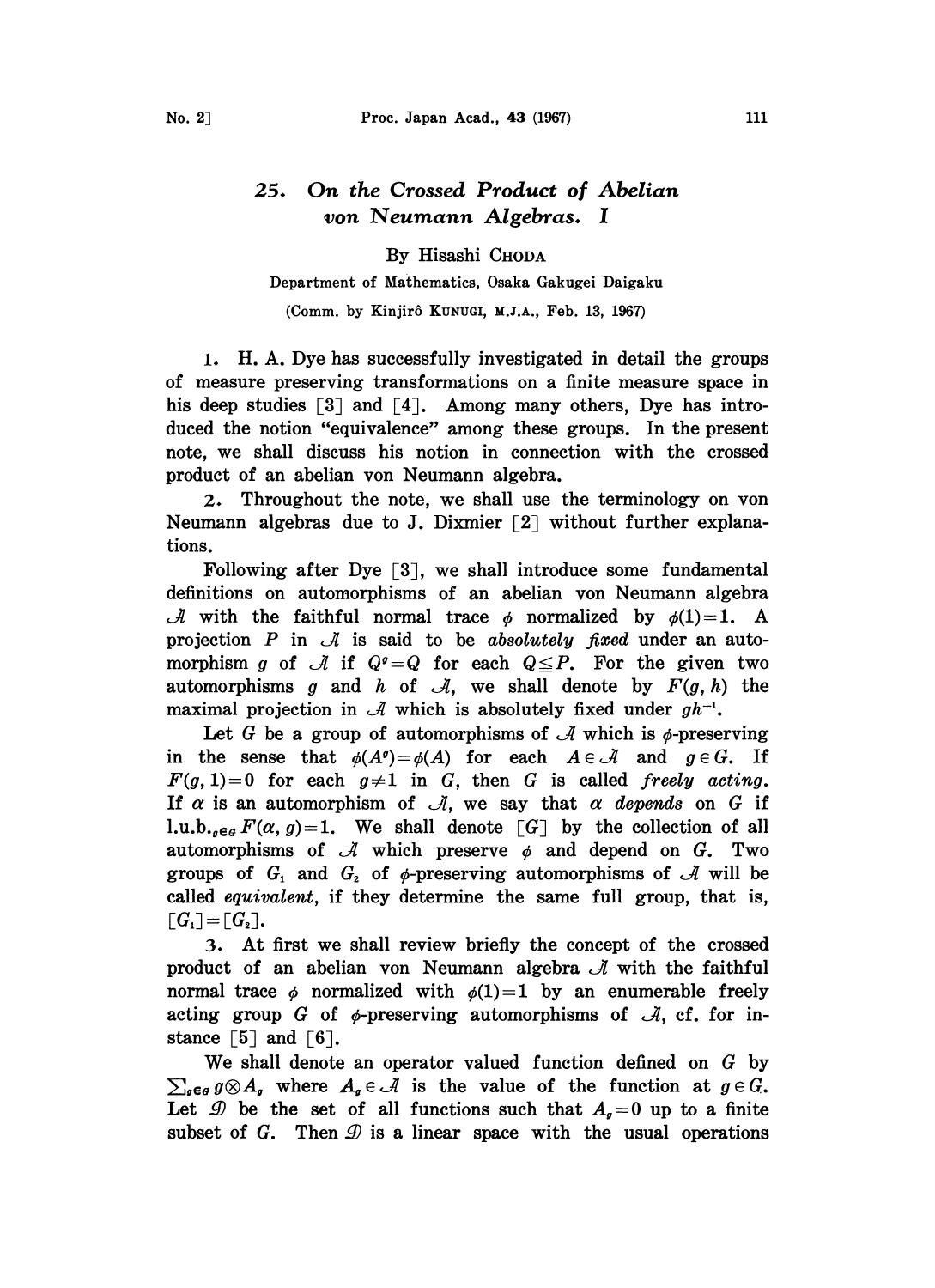112 **H. CHODA H. CHODA [Vol. 43,** 

of the addition and the scalar multiplication, and becomes a \*-algebra by the following operations:

$$
\left(\sum_{g\in G}g\otimes A_g\right)\left(\sum_{k\in G}h\otimes B_k\right)=\sum_{g,h\in G}gh\otimes A_gB_k^{g-1}
$$

and

$$
\left(\sum_{g\in G}g\otimes A_g\right)^*=\sum_{g\in G}g^{-1}\otimes A_g^{*g}.
$$

For a trace  $\phi$  in  $\mathcal{A}$ , we can introduce a trace  $\varphi$  in  $\mathcal{D}$  by

$$
\varphi(g \otimes A_g) = \begin{cases} \phi(A_g) & \text{for } g=1, \\ 0 & \text{for } g \neq 1, \end{cases}
$$

and

$$
\varphi\Big(\sum_{g\in G}g\otimes A_g\Big)=\sum_{g\in G}\varphi(g\otimes A_g).
$$

Then the restriction of  $\varphi$  on  $\mathcal{A} = 1 \otimes \mathcal{A}$  coincides with  $\varphi$  and  $\varphi$  is faithful on  $\mathcal{D}$ , cf. [5]. Let  $\mathcal{H}$  be the representation space of  $\mathcal{A}$ by  $\phi$  (cf. for instance [2]), then  $G \otimes \mathcal{H}$ , in the sense of H. Umegaki  $\lceil 7 \rceil$ , is the representation space of  $\mathcal{D}$  by  $\varphi$ , and  $\mathcal{D}$  in represented faithfully on  $G \otimes \mathcal{H}$ . Put, for each  $A \in \mathcal{A}$  and  $g \in G$ ,

 $1 \otimes A\left(\sum_{k \in \mathcal{G}} h \otimes B_k\right) = \sum_{k \in \mathcal{G}} h \otimes AB_k$  and  $U_g\left(\sum_{k \in \mathcal{G}} h \otimes B_k\right) = \sum_{k \in \mathcal{G}} gh \otimes B_k^{g^{-1}}$ <br>for any  $\sum_{k \in \mathcal{G}} h \otimes B_k \in \mathcal{D}$ , being considered as a dense linear subset of  $G \otimes \mathcal{H}$ . Then  $U_g$  is a unitary operator and we have  $U_g^*(1 \otimes A)U_g = 1 \otimes A^g$ .

Hereafter, we shall identify  $1 \otimes \mathcal{A}$  with  $\mathcal{A}$  since  $\mathcal{A}$  is isomorphic to 1 $\otimes$  *J*.<br>The crossed product  $G \otimes A$  of *A* by *G* (with respect to  $\phi$ ) is the

weak closure of  $\mathcal D$  on  $G \otimes \mathcal H$ , being considered  $\mathcal D$  as a \*-algebra of operators on  $G \otimes \mathcal{H}$ .

4. In this section, we shall discuss automorphisms depending on a group in connection with the decomposition of unitary operators obtained in  $\lceil 1 \rceil$ .

Let A and  $\phi$  be as same as in §2, G be a countable freely acting group of  $\phi$ -preserving automorphisms of  $\mathcal A$  and  $\alpha$  be an automorphism of  $\mathcal A$  which depends on G. Then, by [1; Theorem 1]. there exists a unitary operator  $V_a$  in the crossed product  $G \otimes \mathcal{A}$  of  $\mathcal A$  by G (with respect to  $\phi$ ) such that

$$
V_{\alpha} = \sum_{g \in G} E_g U_g \quad \text{and} \quad V_{\alpha}^* A V_{\alpha} = A^{\alpha},
$$

for any  $A \in \mathcal{A}$ , where  $E_g$  satisfies the following properties:

- (1)  $E_a$  is a projection in A for every  $g \in G$ ,
- (2)  $E_g E_h = 0$  for  $g \neq h$ ,<br>(3)  $\sum_{g \in g} E_g = 1$ ,
- 
- (4)  $E_g$  is absolutely fixed under  $\alpha g^{-1}$ .

Furthermore,  $E_g$  satisfies the following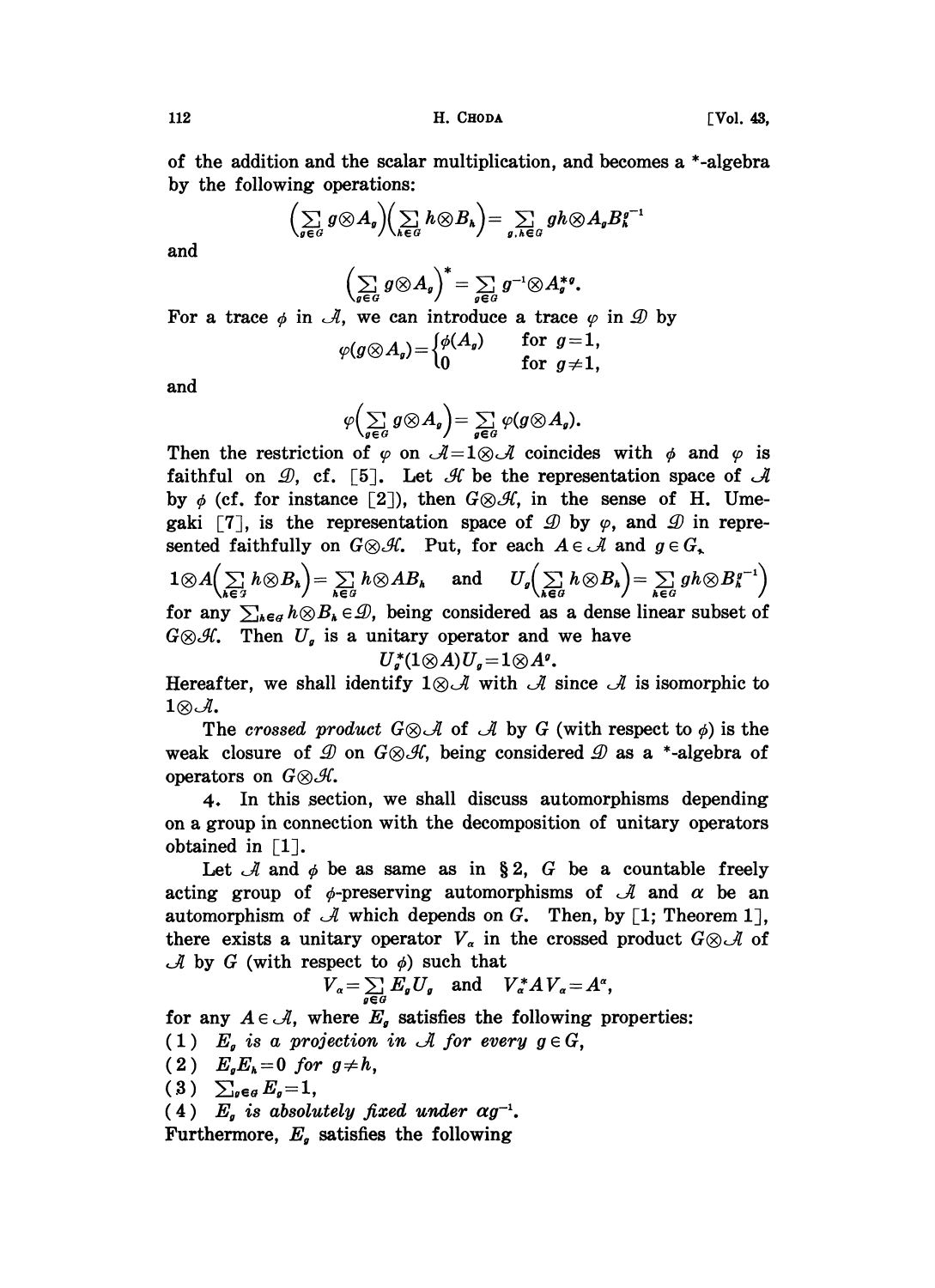Lemma 1.  $E_q = F(\alpha, g)$  for any  $g \in G$ .

Proof. We have at once  $E<sub>g</sub> \leq F(\alpha, g)$  by (4). If  $E<sub>g</sub> \neq F(\alpha, g)$ , then  $F(\alpha, g)E_k \neq 0$  for some  $h \neq g$  by (3). For each projection Q in *A* such that  $Q \leq F(\alpha, g)E_k$ , we have  $Q^q = Q^{\alpha} = Q^k$ . So  $F(\alpha, g)E_k$  is absolutely fixed under  $gh^{-1}$ , which is a contradiction. Therefore,  $E_g$  $=F(\alpha, g)$  as desired.

For  $V_{\alpha}$ , we have the following lemma:

Lemma 2. Let  $\alpha$  and  $\beta$  be automorphisms of  $\mathcal A$  which depend on G, then

$$
V_{\alpha}V_{\beta}=V_{\alpha\beta} \quad and \quad V_{\alpha}^*=V_{\alpha}^{-1}.
$$

That is,  $\alpha \rightarrow V_{\alpha}$ , is a representation of [G].

Proof. By Lemma 1, we have

$$
V_{\alpha} = \sum_{g \in G} F(\alpha, g) U_g \quad \text{and} \quad V_{\beta} = \sum_{g \in G} F(\beta, g) U_g.
$$

Hence

(5)

$$
V_{\alpha}V_{\beta} = \sum_{g,h \in G} F(\alpha, g) F(\beta, h)^{g-1} U_{g,h}
$$

$$
=\sum_{g_0\in G}\Big(\sum_{g\mid h=g_0}F(\alpha,\,g)\,F(\beta,\,h)^{g-1}U_{g_0}\Big).
$$

Now, we shall show

$$
\sum_{\alpha \in G} F(\alpha, g) F(\beta, g^{-1}g_0)^{q-1} = F(\alpha\beta, g_0)
$$

for any  $g_0 \in G$ . For every projection Q which satisfies  $Q \leq F(\alpha, g)F(\beta, g^{-1}g_0)^{g^{-1}}$ 

we have  $Q^{\alpha} = Q^{\alpha}$  and  $Q^{\alpha\beta} = Q^{\alpha_0}$ , whence  $Q^{\alpha\beta} = Q^{\alpha\beta} = Q^{\alpha_0}$ . Hence  $F(\alpha, g)F(\beta, g^{-1}g_0)^{g^{-1}} \leq F(\alpha\beta, g_0)$ 

for any  $g, g_0 \in G$ . On the other hand, since G is freely acting, we have

$$
\,[\,F(\alpha,\,g_1)F(\beta,\,g_1^{-1}g_{{}_0})^g{}^{1\,\cdot}_{\mathbf{1}}\,]\,[\,F(\alpha,\,g_2)F(\beta,\,g_2^{-1}g_{{}_0})^g{}^{1\,\cdot}_{\mathbf{2}}\,]=0,
$$

if  $g_1 \neq g_2$ . Therefore, we have

$$
\sum_{g\in G} F(\alpha, g) F(\beta, g^{-1}g_0)^{g^{-1}} \leq F(\alpha\beta, g_0),
$$

for any  $g_0 \in G$ . If

$$
P\!=\!F(\alpha\beta, g)\!-\!\sum_{g\in G}F(\alpha, g)F(\beta, g^{-1}g_0)g^{-1}\!\neq\!0,
$$

for some  $g_0 \in G$ . Then there exists  $g_1 \in G$  such that  $F(\alpha, g_1)P \neq 0$  since  $\sum_{g \in G} F(\alpha, g) = 1$ , and there exists  $g_2 \in G$  such that  $F(\beta, g_2)^{g_1^{-1}}F(\alpha, g_1)P$  $\neq 0$  by

$$
\sum_{g\in G} F(\beta, g)^{q-1} = \left[ \sum_{g\in G} F(\beta, g) \right]^{q-1} = 1.
$$

Furthermore, for any projection dominated by  $F(\beta, g_2)^{q-1}F(\alpha, g_1)P$ , we have  $Q^{\sigma_1 \sigma_2} = Q^{\sigma_1 \beta}$ ,  $Q^{\alpha} = Q^{\sigma_1}$  and  $Q^{\alpha \beta} = Q^{\sigma_0}$ . Hence, we have  $Q^{\sigma_0} = Q^{\sigma_1 \sigma_2}$ , that is, the nonzero projection  $F(\beta, g_x)^{q-1}F(\alpha, g_y)P$  is absolutely fixed under  $g_0(g_1g_2)^{-1}$ . By the assumption that G is freely acting, we have  $g_0 = g_1 g_2$ , whence we have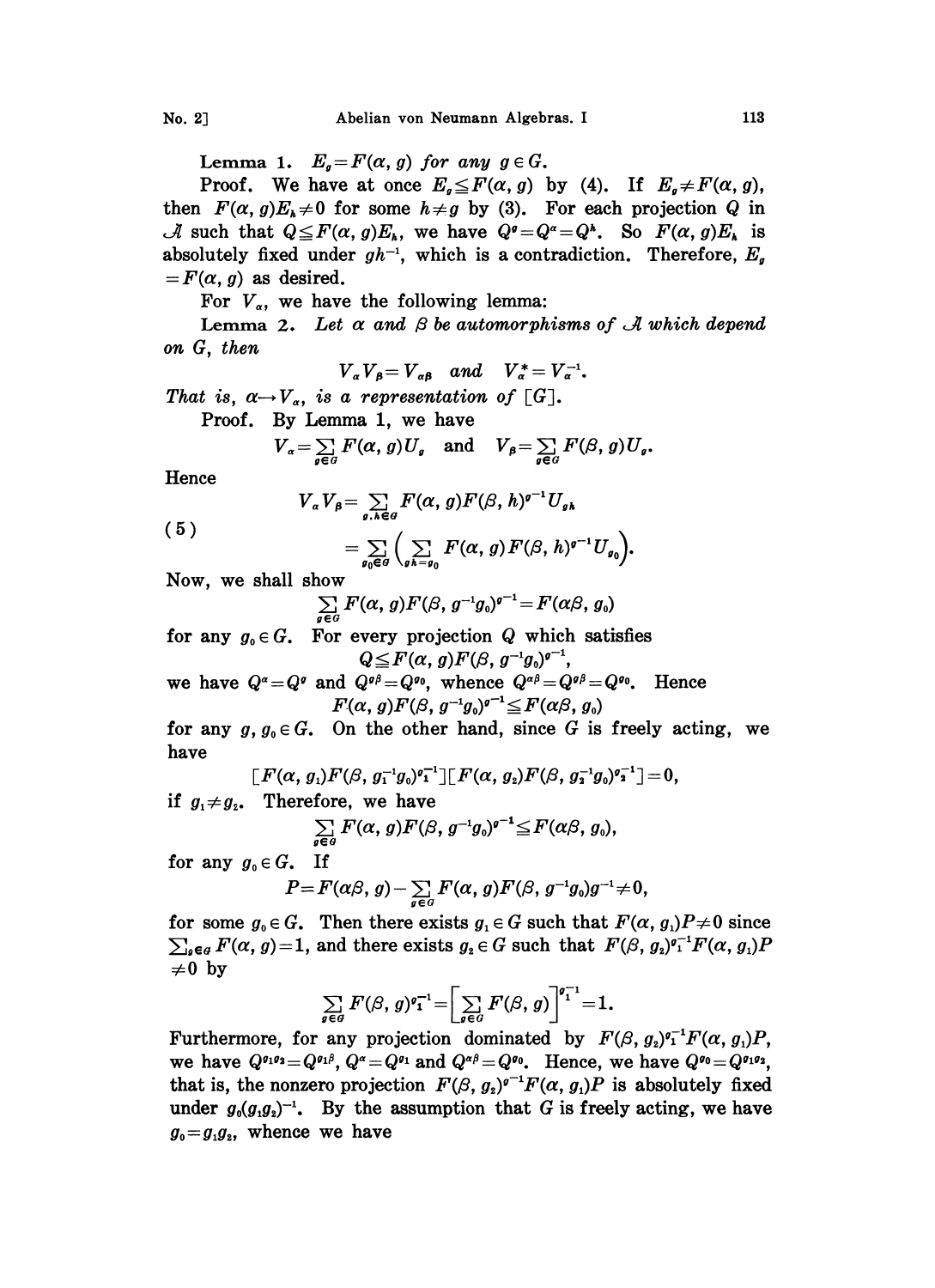114 H. CHODA

$$
F(\alpha, g_1)F(\beta, g_1^{-1}g_0)^{q_1^{-1}}P\neq 0,
$$

which contradicts to the definition of P. Therefore  $P=0$  and so the assertion is proved. Thus, we have by (5)

$$
V_{\alpha}V_{\beta} = \sum_{g_0 \in G} F(\alpha \beta, g_0) U_{g_0} = V_{\alpha \beta}.
$$

The remainder half of the lemma is a consequence of a direct calculation:

$$
V_{\alpha}^* = \sum_{g \in G} U_g^* F(\alpha, g) = \sum_{g \in G} F(\alpha, g)^g U_{g^{-1}} = \sum_{g \in G} F(\alpha^{-1}, g) U_g = V_{\alpha^{-1}}.
$$

. We shall give <sup>a</sup> characterization of the equivalence among groups of automorphisms of an abelian von Neumann algebra in terms of the crossed product:

Theorem 1. Let  $\mathcal A$  be an abelian von Neumann algebra with a normalized faithful normal trace  $\phi$ , and let  $G_i$  and  $G_i$  be two countable freely acting groups of  $\phi$ -preserving automorphisms of  $\mathcal{A}$ . The necessary and sufficient condition that  $G_1$  and  $G_2$  are equivalent is that there exists an isomorphism  $\Phi$  of the  $G_1 \otimes \mathcal{A}$ onto  $G_2 \otimes \mathcal{A}$  which preserves  $\mathcal{A}$  in elementwise in the sense  $\Phi(A)=A$  for any  $A\in\mathcal{A}$ .

Proof. If  $G_1$  and  $G_2$  are equivalent, by the definition  $[G_1] = [G_2]$ . Then  $G_1 \subset [G_1]$  and  $G_2 \subset [G_1]$ . Therefore, for any  $g \in G_1$ , the unitary operator  $V_g = \sum_{k \in G_2} F(g, h)U_k$  of  $G_i \otimes \mathcal{A}$  is corresponding. Using  $V_g$ , we can define a linear mapping U' on a dense set  $\mathcal{D}_1$  of  $G_1 \otimes \mathcal{H}$  into  $G_i \otimes \mathcal{H}$  by  $U'(g \otimes A) = A V_g$  and  $U'\left(\sum_{i=1}^n g_i \otimes A_i\right) = \sum_{i=1}^n U'(g_i \otimes A_i)$ , for  $g, g_i \in G_1, A, A_i \in \mathcal{A}$ , where each element of  $\mathcal{A}$  is considered as an element of the canonical representation space  $\mathcal{H}$  defined by  $\phi$ . The following computation shows that  $U'$  is an isometry:

$$
\left\| U' \Big( \sum_{i=1}^n g_i \otimes A_i \Big) \right\|_2^2 = \left\| \sum_{i=1}^n U'(g_i \otimes A_i) \right\|_2^2
$$
  
\n
$$
= \left\| \sum_{i=1}^n A_i V_{g_i} \right\|_2^2
$$
  
\n
$$
= \left\| \sum_{i=1}^n \sum_{g \in G_2} g \otimes A_i F(g_i, g) \right\|_2^2
$$
  
\n
$$
= \sum_{g \in G_2} \phi \left[ \sum_{i=1}^n A_i^* A_i F(g_i, g) F(g_i g) \right]
$$
  
\n
$$
= \sum_{g \in G_2} \phi \left[ \sum_{i=1}^n A_i^* A_i F(g_i, g) \right]
$$
  
\n
$$
= \sum_{i=1}^n \phi(A_i^* A_i)
$$
  
\n
$$
= \left\| \sum_{i=1}^n g_i \otimes A_i \right\|_2^2,
$$

(because by the assumption that G is freely acting,  $F(g_i, g)$  is orthogonal to  $F(g_j, g)$  if  $i \neq j$ ). Therefore U' can be extended to an isometric linear mapping U on  $G_1 \otimes \mathcal{H}$  into  $G_2 \otimes \mathcal{H}$ .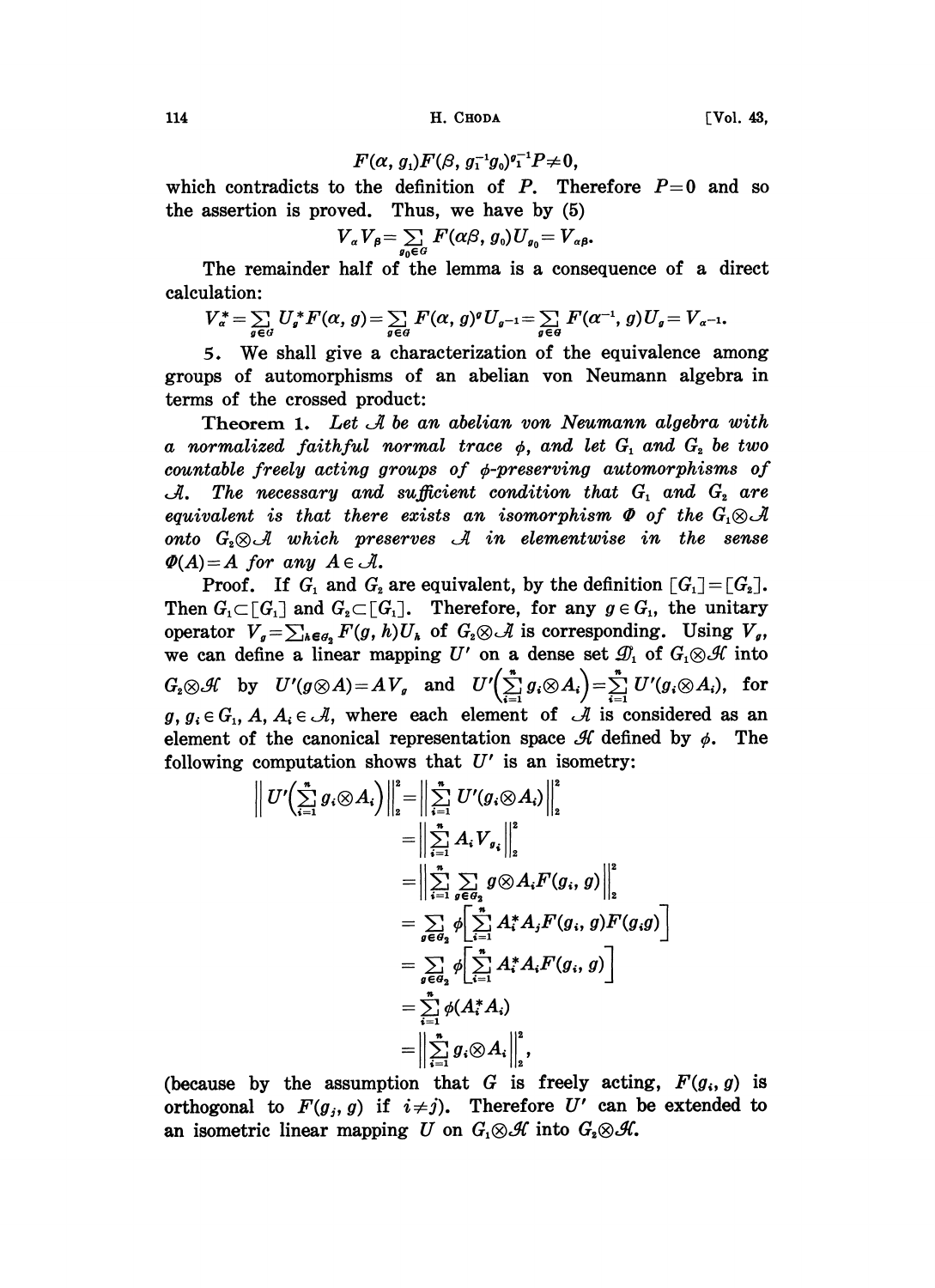Similarly, for  $h \in G_z$ , there is a unitary operator in  $G_1 \otimes \mathcal{A}$  such that

$$
V_{h}=\sum_{g\in G_{1}}F(g,h)U_{g}.
$$

Putting

$$
V'(h \otimes A) = A V_h \quad \text{and} \quad V'\Big(\sum_{i=1}^n h_i \otimes A_i\Big) = \sum_{i=1}^n V'(h_i \otimes A_i),
$$

we have an isometric linear mapping V' on the dense set  $\mathcal{D}_2$  of  $G_2 \otimes \mathcal{H}$  into  $G_1 \otimes \mathcal{H}$ . Hence, again, we have the extension V of V' which maps isometrically  $G_2 \otimes \mathcal{H}$  into  $G_1 \otimes \mathcal{H}$ .

For these isometric transfomations, we have

$$
VU(g_0\otimes A)=V\Big[\sum_{h\in G_2}h\otimes AF(g_0,\,h)\Big]\\=\sum_{g\in G_1,\,h\in G_2}g\otimes AF(g_0,\,h)F(g,\,h)\\=\sum_{h\in G_2}g_0\otimes AF(g_0,\,h)\\=g_0\otimes A,
$$

 $= g_0 \otimes A$ ,<br>for any  $g_0 \in G_1$  and  $A \in \mathcal{A}$ . Hence  $VU=1$  on  $G_1 \otimes \mathcal{H}$ . Similarly<br> $UV=1$  on  $G_2 \otimes \mathcal{H}$ . Therefore, U is an isometric transformation of<br> $G_1 \otimes \mathcal{H}$  onto  $G_2 \otimes \mathcal{H}$  and V is its inverse.<br>In  $UV=1$  on  $G_2 \otimes \mathcal{H}$ . Therefore, U is an isometric transformation of  $G_1 \otimes \mathcal{H}$  onto  $G_2 \otimes \mathcal{H}$  and V is its inverse.

A onto  $G_2 \otimes \mathcal{A}$  and V is its inverse.<br>
In the next place, for  $\sum_{i=1}^n A_i U_{g_i} \in G_1 \otimes \mathcal{A}$ , we define a linear<br>
ping  $\Phi'$  of  $G_1 \otimes \mathcal{A}$  into  $G_2 \otimes \mathcal{A}$  by mapping  $\mathbf{\Phi}'$  of  $G_1 \otimes \mathcal{A}$  into  $G_2 \otimes \mathcal{A}$  by

$$
\varPhi'\left(\sum_{i=1}^n A_i U_{g_i}\right) = \sum_{i=1}^n A_i V_{g_i},
$$

where

$$
V_{g_i} = \sum_{k \in G_2} F(g_i, h) U_k.
$$

Then by Lemma 2  $\phi'$  satisfies

$$
\Phi'[(AU_g)^*] = [\Phi'(AU_g)]^*
$$

and

$$
\varPhi'[\langle AU_g\rangle(BU_k)]=\varPhi'(AU_g)\varPhi'(BU_k),\\ \text{for}\;\;A\in\mathcal{A}\;\;\text{and}\;\;g,\,h\in G_1.\quad\text{Furthermore, for}\;\;B\in\mathcal{A},\,g\in G_1,\;\;\text{and}\;h\in G_2,\\ UAU_gU^{-1}(h\otimes B)=\sum_{k\in\mathcal{G}_1,\,k'\in\mathcal{G}_2}k'\otimes A(F(k,\,h)B)g^{-1}F(gk,\,k').
$$

On the other hand, by the proof of Lemma 2, we have  $F(gh, k') = \sum_{k \in G_1} F(k, h)^{g-1} F(gk, k').$ 

Hence we have

$$
UAU_{g}U^{-1}(h\otimes B) = \sum_{k'\in G_{2}} k'\otimes AB^{g^{-1}}F(gh, k')
$$
  
\n
$$
= \sum_{k'\in G_{2}} k'h\otimes AB^{g^{-1}}F(gh, k'h)
$$
  
\n
$$
= \sum_{k'\in G_{2}} k'h\otimes A(BF(g, k')^{g})^{g^{-1}}
$$
  
\n
$$
= \sum_{k'\in G_{2}} k'h\otimes A(BF(g^{-1}, k'^{-1}))^{g^{-1}}
$$
  
\n
$$
= \sum_{k'\in G_{2}} k'h\otimes AB^{k'-1}F(g, k')
$$
  
\n
$$
= AV_{g}(h\otimes B) = \Phi'(AU_{g})(h\otimes B).
$$